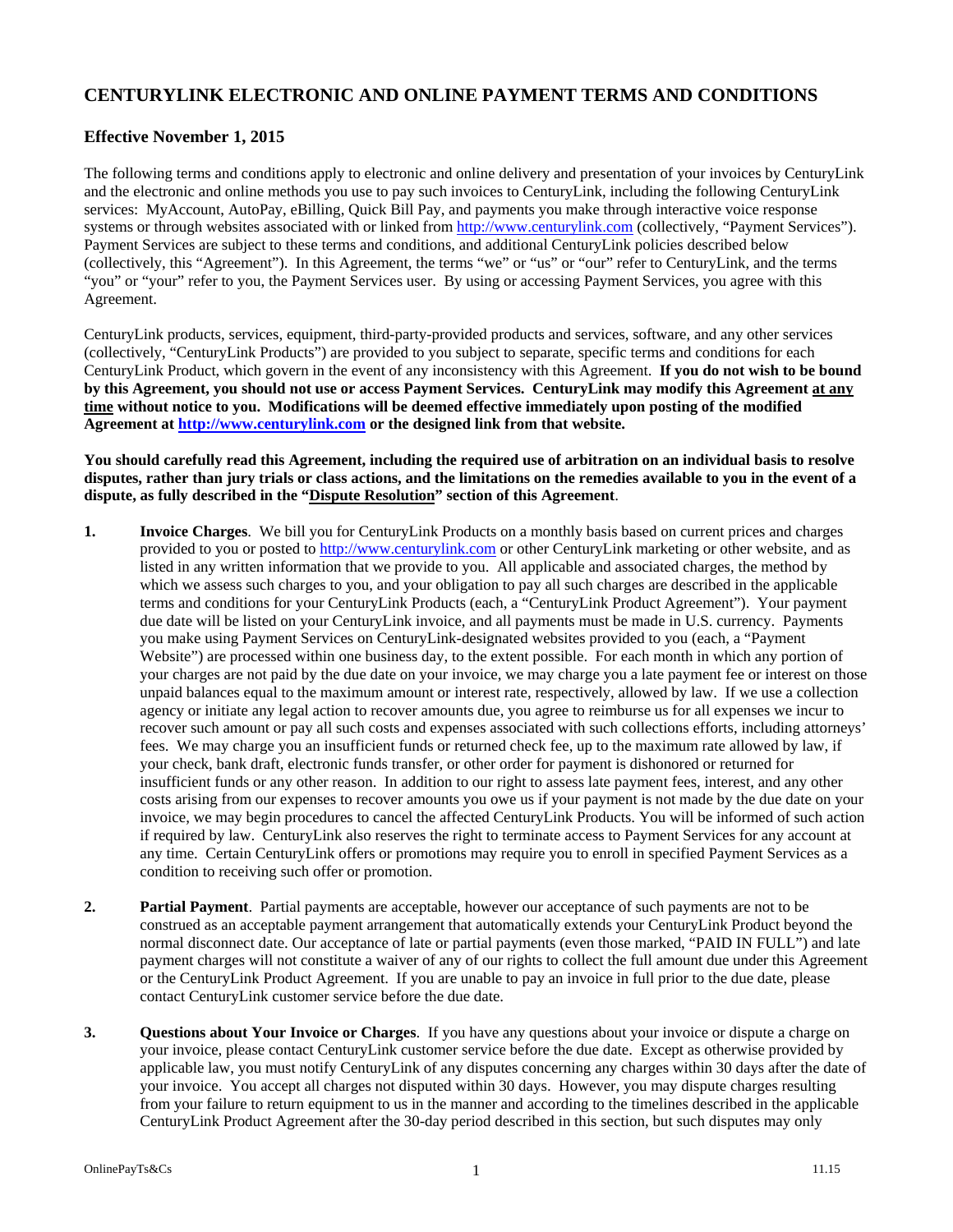specifically relate to the charges assessed for the equipment return. Each of CenturyLink and you waives all rights of subrogation against each other in connection with CenturyLink Products. To dispute a charge on your invoice, you must follow the dispute procedures described in the "**Dispute Resolution**" section of this Agreement.

- **4. Effects on Paper Invoices**. To the extent permitted by applicable law, CenturyLink reserves the right to cease providing you a paper invoice via U.S. postal service once you elect to use or enroll in a Payment Service on a recurring basis. In such instances, you will no longer receive a paper invoice from CenturyLink. CenturyLink also reserves the right to assess additional charges to you if you are enrolled in a Payment Service but request CenturyLink to provide you with a paper invoice on either a one-time or continuing basis.
- **5. Invoice Notification**. Certain Payment Services send an email notification to you each month when your new invoice is available for review. However, if you are unable to view your invoice electronically or online for any reason, you are still required to make your payment on time. In such situations, you are responsible for obtaining an invoice copy and/or account balance by contacting CenturyLink customer service. To use or enroll in a Payment Service, you must provide us with your email address for the receipt of notices. You agree to keep your email address updated and understand it is your responsibility to provide any changes or updates to your email address to CenturyLink.
- **6. Payment Information**. If you arrange for payment using Payment Services through another company or financial institution, you will be subject to that company's terms and conditions and you agree that CenturyLink will not be responsible or liable for any loss or damage caused or created by that company. In the event that any amount on a third party site does not match the same amount presented at the CenturyLink Website or on your printed CenturyLink invoice, CenturyLink's listed amount is deemed to be the accurate amount. In the event the amount listed at the CenturyLink Website and on your printed CenturyLink invoice do not agree, the printed CenturyLink invoice should be considered the correct invoice and should be used to determine the amount to be paid. For your convenience, you may elect to have CenturyLink retain your payment information, including but not limited to your billing name, address, telephone number, credit card/debit card/charge card information or numbers, bank or financial institution information, applicable expiration dates, and permit such information to be used in future transactions with CenturyLink that you authorize. You are responsible for adding, updating, maintaining, deleting, and verifying the accuracy of any payment information that you ask CenturyLink to retain for you. You agree CenturyLink will not be responsible for any transactions rejected due to erroneous or outdated payment information. You also agree that CenturyLink will not be liable for any use, misuse, lost, stolen or incorrect account or payment information. Additional fees may be assessed to you when using Payment Services, and you agree to pay all such fees. If you pay your invoice via Payment Services through a financial institution, you are responsible for any charges you may incur from the financial institution in order to make such online payments. Regarding payments made by credit card, CenturyLink reserves the right to only accept certain card providers and may modify the list of such providers, including no longer accepting any credit card payments of any kind from any card providers, at any time without prior notice to you. If you provide CenturyLink your credit card information, you authorize CenturyLink to automatically charge your provided credit card for all charges on your account, and CenturyLink will automatically charge your credit card for all such charges on the applicable billing due date shown on your billing statement. No chargebacks are available or permitted. If CenturyLink is unable to charge your provided credit card for any reason, CenturyLink retains the right to assess additional charges up to the maximum amount or rate allowed by law, including late payment fees and interest charges, on the amount due until that amount is paid and, as a result, you may be subject to suspension of your CenturyLink Product or termination of your CenturyLink Product or account, in our sole discretion.
- **7. Messages on your Invoice**. CenturyLink may include important messages related to your CenturyLink Products or as required by state and federal authorities in the body of the invoice. It is your responsibility to read and understand these messages.
- **8. Disclaimer of Warranties**. All invoice and payment-related content, Payment Services, and all related information and supporting systems are made available to you "as is", "with all faults", and "as available" and CenturyLink does not warrant, in any way, the availability, accuracy, completeness, currentness, suitability, reliability, title, usefulness, noninfringement, merchantability, or fitness for a particular purpose of such items. You understand and agree that you are solely responsible for any damages to your computer system or loss or theft of data or information that results from your use of Payment Services or downloading of any material accessed from or otherwise provided through a CenturyLink website. CenturyLink does not guarantee that Payment Services or any of its websites will be error-free, continuously available, or free of viruses or other harmful components.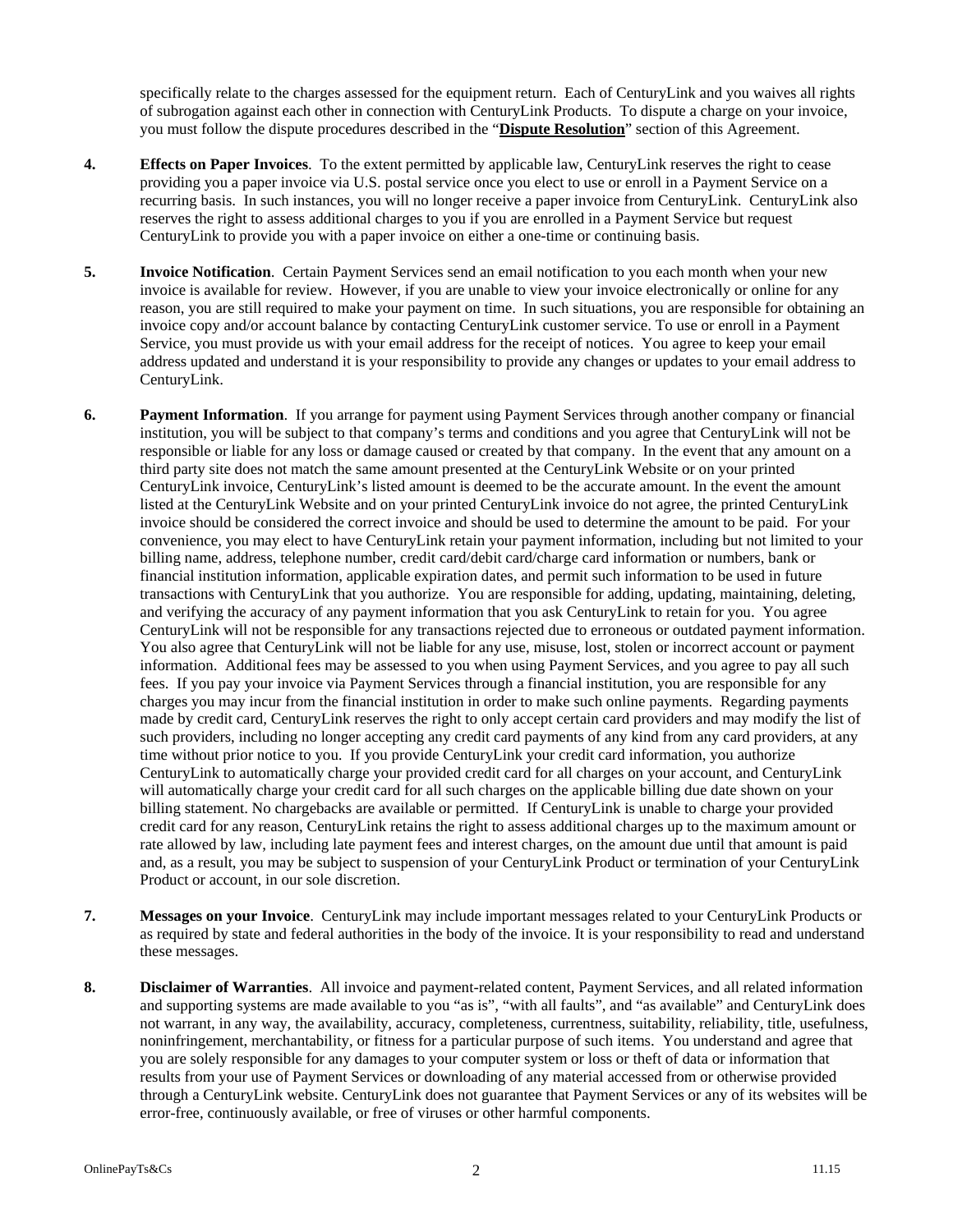- **9. Limitations of Liability**. CenturyLink is not liable for damages arising out of or in a connection with any act or omission by you or another person or entity, any failure or delay in making Payment Services available to you for any reason at any time, or content or information accessed while you use Payment Services, or any cause of action resulting from your use or attempted use of Payment Services in any manner. Under no circumstances is CenturyLink liable for any incidental, consequential, indirect, punitive, or special damages of any nature whatsoever arising out of or in connection with providing or failing to provide Payment Services, whether in contract, tort, strict liability, or otherwise, including, without limitation, lost profits or revenue, loss of opportunity, or cost of replacement services. In addition, CenturyLink has no liability if: (a) your financial institution or credit card provider showing that your designated account has insufficient funds or credit availability; (b) CenturyLink is prohibited by law or court order from withdrawing payment from your account; (c) the account from which payment is to be made is closed, frozen, or otherwise unavailable; (d) any part of the electronic funds transfer system or credit card/debit card processing system is not working properly at any time, including when you are attempting to use Payment Services to pay your invoice; or (e) there are any delays or failures in performance of Payment Services, the electronic funds transfer system, credit card/debit card processing systems, or any interruptions arising from any cause or circumstance beyond CenturyLink's reasonable control. Accounts credited with a payment that is subsequently returned for any reason by your financial institution or credit card provider, including but not limited to insufficient funds, account closed or invalid account number, are debited for the amount of the original payment and all applicable returned check charges or other, similar charges. Your CenturyLink account may also be temporarily suspended immediately upon our receipt of the denial of payment or returned check and remain suspended until payment is received via a cash transaction, *e.g.*, cash, cashier's check, or money order.
- **10. Indemnification**. You agree to indemnify, defend and hold harmless CenturyLink, its officers, directors, employees, agents, shareholders, licensors, suppliers and any third party information providers from and against all claims, demands, actions, losses, expenses, damages and costs, including reasonable attorneys' fees, that arise from: (1) any violation of this Agreement or applicable law by you; (2) any violation of any rights of a third party by you; and (3) any information or content that you submit, post, transmit, or make available to CenturyLink, including provided to CenturyLink through of Payment Services.
- **11. Governing Law**. This Agreement is governed by and construed under the laws of the State of Louisiana, without regard to its conflict of laws principles. The federal courts within the state of Louisiana and state courts of Ouachita Parish, Louisiana have exclusive jurisdiction over and venue of any suit that relates to this Agreement. You are responsible for ensuring that your conduct is at all times in compliance with all applicable laws, rules and regulations.

### **12. Dispute Resolution**.

- **A. Dispute Process**.Most concerns can be resolved quickly and to your satisfaction by contacting CenturyLink customer service. If CenturyLink customer service is unable to resolve a complaint you may have to your satisfaction or if CenturyLink has not been able to resolve a dispute it has with you after attempting to do so informally, then we each agree to resolve those disputes through binding arbitration or small claims court, instead of in courts of general jurisdiction.
- **B. Mandatory Arbitration of Disputes. You and CenturyLink agree to arbitrate any and all claims, controversies or disputes of any kind ("Claims") against each other, including but not limited to Claims arising out of or relating to this Agreement, or any CenturyLink Products, billings, or advertisings**. This agreement to arbitrate is intended to be broadly interpreted and applies to, among others: all Claims regardless of whether they are based in contract, tort, statute, fraud, misrepresentation or any other legal theory; all Claims that arose prior to your receipt of CenturyLink Products (such as from advertisings) or prior to this Agreement; all Claims that arise after the termination of CenturyLink Products to you or after the termination of this Agreement; all Claims you may bring against CenturyLink's employees, agents, affiliates or other representatives; and all Claims that CenturyLink may bring against you. The sole exception to this arbitration agreement is that either you or CenturyLink may, in the alternative, bring Claims in a small claims court having valid jurisdiction. You and CenturyLink agree, however, that neither CenturyLink nor you will join any Claim with a claim or claims of any other person(s) or entity(ies), whether in a lawsuit, arbitration, or any other proceeding. You and CenturyLink agree that no Claims will be asserted in any representative capacity on behalf of anyone else, that no Claims will be resolved on a class-wide or collective basis, that no arbitrator or arbitration forum will have jurisdiction to adjudicate or determine any Claims on a class-wide or collective basis, and that no rules for class-wide or collective arbitration will apply.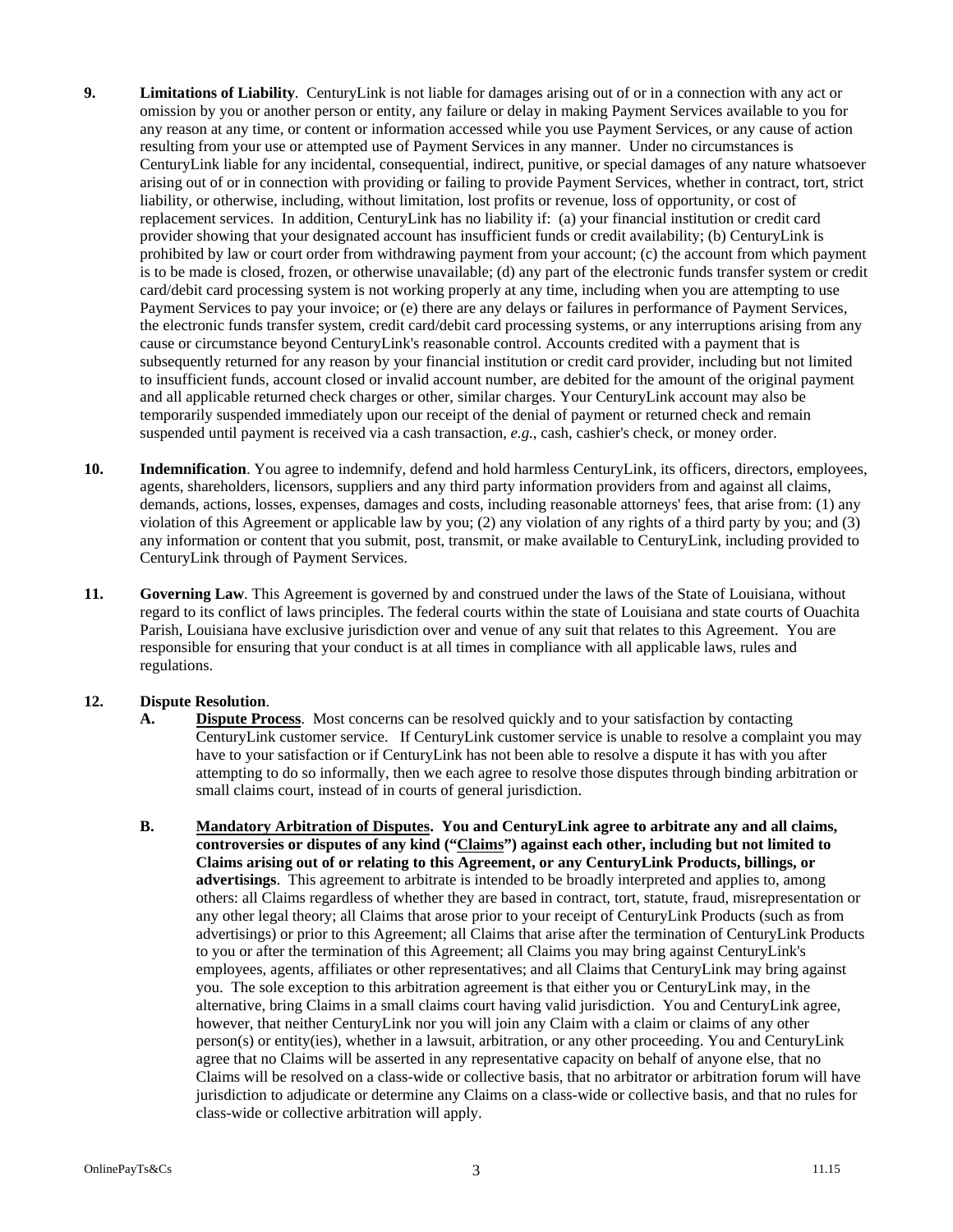- **(1)** Arbitration Procedure. A party who intends to seek arbitration must first send to the other, by certified mail, a written Notice of Dispute ("Notice" or "Notice of Dispute"). The Notice to CenturyLink should be addressed to: 1801 California Street, Suite 900, Denver, Colorado 80202, Attn: Legal Department ("Notice Address"). The Notice must: (1) describe the nature and basis of the Claim; and (2) set forth the specific relief sought ("Demand"). If CenturyLink and you do not reach an agreement to resolve the Claim within thirty (30) days after the Notice is received, you or CenturyLink may commence an arbitration proceeding. A single arbitrator engaged in the practice of law will conduct the arbitration. The arbitration will be filed with the American Arbitration Association ("AAA"), the arbitrator will be selected according to the AAA's procedures and the Federal Arbitration Act, 9 U.S.C. §§ 1-16 ("FAA"), and Claims will be resolved pursuant to this Mandatory Arbitration of Disputes provision and the AAA's rules in effect when the Claim is filed. Claims also may be referred to another arbitration organization if you and CenturyLink agree in writing or to an arbitrator appointed pursuant to section 5 of the FAA. The arbitration will be confidential, but you may notify any government authority of your Claim. At your election, arbitration hearings will take place in the federal judicial district of the location where you receive CenturyLink Products.
- **(2)** Arbitrator's Authority. The arbitrator is bound by the terms of this Agreement, and the arbitrator's authority is limited to Claims between you and CenturyLink alone. The arbitrator has no authority to join or consolidate Claims, or adjudicate joined or consolidated Claims, unless you and CenturyLink agree in writing. All issues are for the arbitrator to decide, except that issues relating to the scope and enforceability of the Mandatory Arbitration of Disputes provision are for the court to decide. The arbitrator's decision and award is final and binding, and judgment on the award may be entered in any court with jurisdiction. The arbitrator can award the same damages and relief that a court can award, including the award of declaratory or injunctive relief; provided, however, that any declaratory or injunctive relief may only be in favor of the individual party seeking relief and only to the extent necessary to provide relief warranted by that party's individual Claim.
- **(3)** Costs of Arbitration. You will be responsible for paying your share of any arbitration fees (including filing, administrative, hearing or other fees), but only up to the amount of the filing fees you would have incurred if you had brought the Claim in court. We will be responsible for any additional arbitration fees. You are responsible for all additional costs that you incur in the arbitration, including, but not limited to, fees for attorneys or expert witnesses. If the arbitration proceeding is decided in CenturyLink's favor, you shall reimburse CenturyLink for the fees and costs advanced to you only up to the extent awardable in a judicial proceeding. If the arbitration proceeding is determined in your favor, you will not be required to reimburse CenturyLink for any fees and costs advanced by CenturyLink. If a party elects to appeal an award, the prevailing party in the appeal shall be entitled to recover all reasonable attorneys' fees and costs incurred in that appeal. Notwithstanding anything to the contrary in this Mandatory Arbitration of Disputes provision, CenturyLink will pay all fees and costs that it is required by law to pay.
- **(4)** Changes. Notwithstanding any provision in this Agreement to the contrary, you agree that if CenturyLink makes any future change to this Dispute Resolution provision (other than a change to the Notice Address listed above) during the period of time that you are receiving Services, you may reject any such change by sending CenturyLink written notice within 30 days of receiving notice of the change. Your rejection notice must be sent to the Arbitration Notice Address provided above. By rejecting any future change, you are agreeing that you will arbitrate any dispute between us in accordance with the language of this provision. No changes, however, that are made to this provision after either party has submitted a Notice of Dispute shall be effective as to your and CenturyLink's pending dispute and/or arbitration.
- **(5)** Governing Law, Enforcement, and Waivers. The Federal Arbitration Act, and not state law, applies to this Dispute Resolution provision and its provisions and, governs all questions of whether a Claim is subject to arbitration. If any portion of this Dispute Resolution provision is determined to be invalid or unenforceable, the remainder of the provision remains in full force and effect. If for any reason, the above provisions on arbitration are held unenforceable or are found not to apply to a Claim, you and CenturyLink waive the right to a jury trial on your respective Claims, and waive any right to pursue any Claims on a class or consolidated basis or in a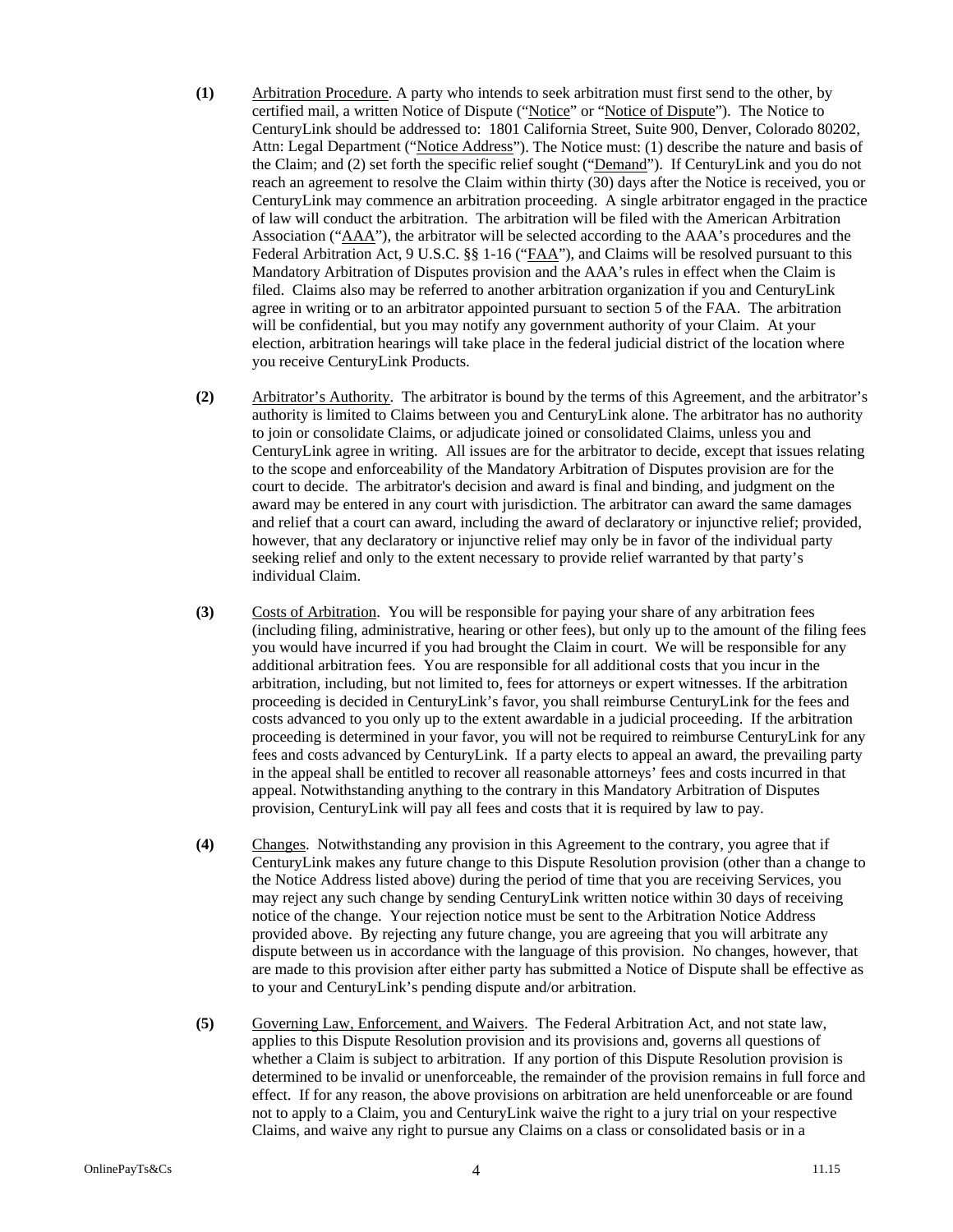representative capacity. If any party files a judicial or administrative action asserting a Claim that is subject to arbitration and another party successfully stays such action or compels arbitration, the party filing that action must pay the other party's costs and expenses incurred in seeking such stay or compelling arbitration, including attorneys' fees.

#### **13. General**.

- **A. Notice**. If we send you a notice, it will be considered given when deposited in the U.S. Mail or with overnight courier mail, addressed to you at your billing address, hand-delivered to you, or distributed via email to the then-current email address provided to us by you. Our notice to you will also be effective if provided on your invoice or by telephone, or, when posted online, the actual date such notice is posted to http://www.centurylink.com. If you have a dispute or want to provide notice to us related to any matter, you agree to notify CenturyLink customer service and provide all requested information, or write us at 1801 California Street, Suite 900, Denver, Colorado 80202, Attn: Legal Department. You agree that CenturyLink may contact you via email at the email address you provide to us when you use Payment Services or any subsequent email address you provide us. You will provide us with any changes to your email address by updating that address in the manner prescribed to you by CenturyLink.
- **B. Applicable Policies; Website, Acceptable Use and Privacy**. You agree to comply with applicable CenturyLink policies, including the CenturyLink Website User Agreement, CenturyLink Acceptable Use Policy, and CenturyLink Privacy Policy, all as posted to http://www.centurylink.com/Pages/AboutUs/Legal (or successor URL) and incorporated by this reference, when you use Payment Services. If you do not agree with the terms of any of these policies, do not use Payment Services. Payment Services utilize, in whole or in part, the public Internet and third party networks to transmit invoice information and your account and payment information. You acknowledge and understand that CenturyLink cannot guarantee that Payment Services are completely secure. CenturyLink is not liable for any lack of privacy which may be experienced with regard to the Payment Services. CenturyLink may, but is not obligated to, monitor the Payment Services for various purposes, and CenturyLink and its third-party vendors may access and use information regarding performance of Payment Services to perform maintenance, support, and other service-quality activities.
- **C. Unlawful, Abusive, or Fraudulent Purposes**. Payment Services will not be used for any unlawful, abusive, or fraudulent purpose, including without limitation, using Services in a way that: (1) interferes with CenturyLink's ability to provide CenturyLink Products or Payment Services to CenturyLink customers, (2) avoids your obligation to pay for CenturyLink Products, (3) constitutes a criminal offense, (4) gives rise to a civil liability, or (5) otherwise violates any laws.
- **D. Account Security.** You agree to keep confidential all passwords, user IDs, IP addresses, and other account identifiers and are solely responsible for any liability or damages resulting from your failure to maintain that confidentiality. You are solely and fully responsible and liable for all activities that occur under your CenturyLink account, password, user ID, credit card/debit card/account numbers, or bank or financial institution information, including all activities related to Payment Services. You agree to immediately notify CenturyLink if you suspect any breach of security such as loss, theft, public use (unrestricted, open, communal or shared use by third parties unrelated and/or not affiliated with you) or unauthorized disclosure or use of your CenturyLink account, password, user ID, credit card/debit card/charge card information or numbers, or bank or financial institution information, provided to CenturyLink by contacting our customer service. You also agree to periodically change your passwords. You authorize CenturyLink to provide information about and to make changes to your CenturyLink account, including changes within Payment Services, upon the direction of any person able to provide information we deem sufficient to identify you. There is a risk that other users may attempt to access Payment Services on your behalf, such as through the Internet. CenturyLink will not be liable for any actions, claims, costs, damages, or expenses arising from a lost or stolen password. You acknowledge this risk as inherent to the nature of the Payment Services and you agree to take full responsibility for taking adequate security precautions and safeguarding your data.
- **E. Other**. This Agreement contains the entire agreement between CenturyLink and you related to the Payment Services, and any other written or oral statements does not change this Agreement. Neither the course of conduct between you and CenturyLink nor trade practices will act to modify any provision of this Agreement. CenturyLink may assign its rights and duties under these terms to any party at any time without notice to you. If any provision of this Agreement is found to be unenforceable or invalid, this Agreement's unaffected provisions will remain in effect. If either you or CenturyLink fails to enforce or